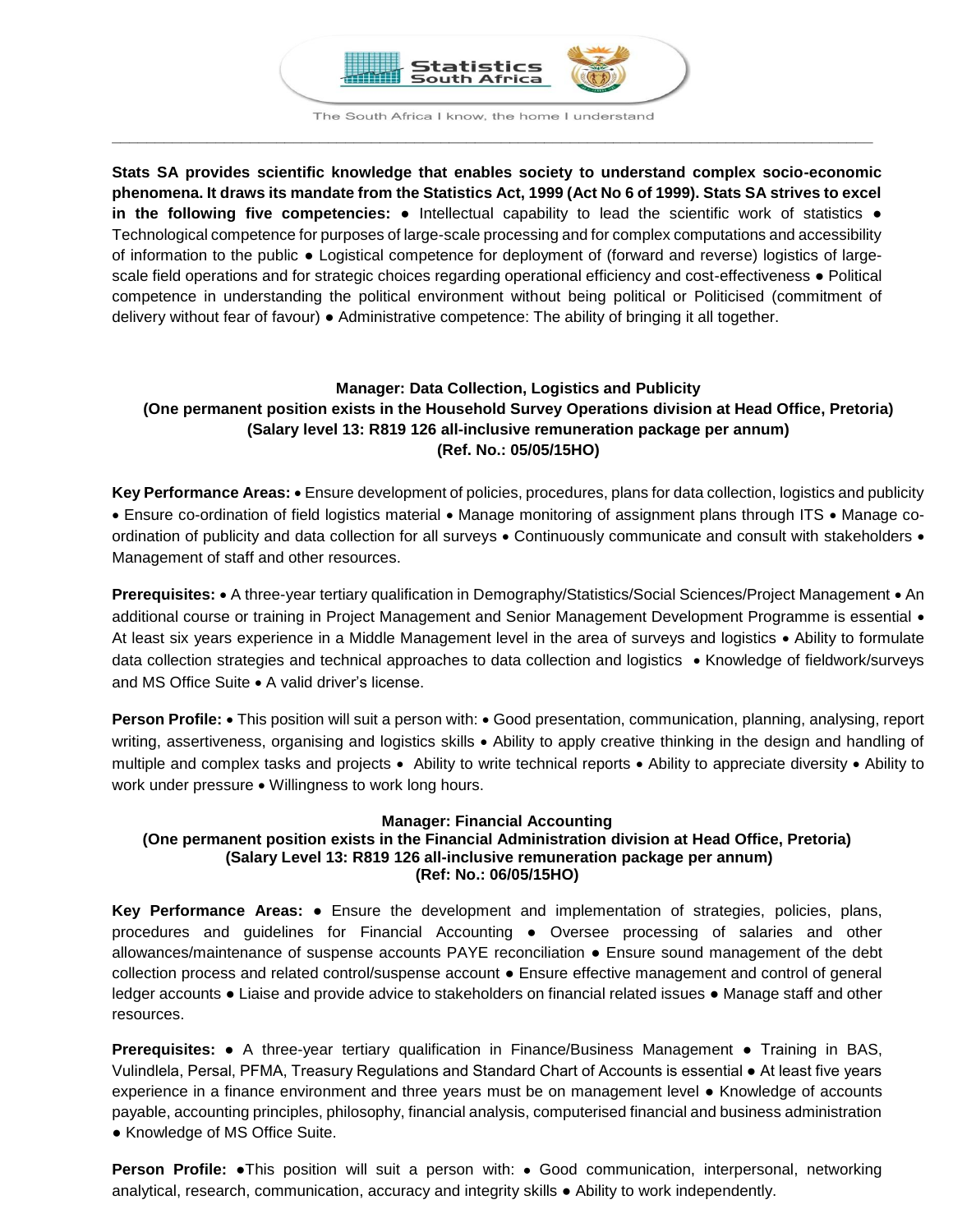# **Manager: Statistician (Local Government Institutions) (One permanent position exists in the Government Financial Statistics division at Head Office, Pretoria) (Salary level 13: R819 126 all-inclusive remuneration package per annum) (Ref. No.: 07/05/15HO)**

**Key Performance Areas:** • Develop stakeholder engagement strategies • Ensure the development of the operational plan, survey methodology, questionnaire, data processing system and statistical processing methodology • Oversee the data collection process, training of data collectors, and development of training manuals • Perform highly specialised data analysis, editing and overseeing the team's analysis and editing • Ensure the development and maintenance of quality standards, and data analysis framework • Oversee the development and maintenance of the dissemination plan; compile publication and clearance documents • Ensure the development and maintenance of detailed sources and methods documentation  $\bullet$  Manage the team's budget performance; and ensure compliance to financial and human resource directives and legal frameworks.

**Prerequisites:** • A Honours degree in Economics/Econometrics/Statistics/Accounting • A Masters/PhD degree in Economics/Econometrics/Statistics/Accounting will be an added advantage • Advanced training in SAS, introduction to project management, economic indicators and analysis is essential • At least six years relevant experience • Knowledge of specialist statistical techniques.

**Person Profile:** • This position will suit a person with: • Good communication, conceptual, numerical, analytical, interpersonal, accuracy and problem-solving skills ● Ability to analyse and interpret specialist data Ability to pay attention to detail.

## **Principal: Stakeholder Relations**

# **(One contract position exists in the Office of the Statistician-General at Head Office, Pretoria) (Salary level 11: R532 278 all inclusive package per annum) (Ref. No.: 08/05/15HO) (Contract post until 31 December 2017)**

**Key Performance Areas:** Ensure improvements and maintenance of relationships with Stats SA's respondents and users • Provide access to Stats SA's products and services • Conceptualise, implement and monitor marketing plans for Stats SA's products and services • Assist in developing and conducting annual User Satisfaction Surveys • Promote statistical literacy amongst Stats SA's stakeholders.

**Prerequisites:** • A three-year tertiary qualification in Marketing/Communication • Training in customer relations management is essential  $\bullet$  At least five years proven experience in a customer relationship environment  $\bullet$ Experience in Project Management • Knowledge of MS Office Suite.

**Person Profile:** • This position will suit a person with: • Good customer services, co-ordination and management skills with a strong focus on service delivery, customer needs and process and product quality . Ability to work under pressure • Ability to handle multiple and complex tasks and projects • Willingness to travel and work long hours.

#### **Principal Survey Statistician (One permanent position exists in the Short Term Indicators division at Head Office, Pretoria) (Salary level 11: R532 278 all-inclusive remuneration package per annum) (Ref: No.: 09/05/15HO)**

**Key Performance Areas**: ● Develop training manuals for household surveys and provide input into questionnaire design and research methodology • Analyse data towards the publication of statistical releases and reports • Develop Editing and Imputation systems ● Ensure the recording of all activities related to the statistical value chain and the development of metadata • Give advice and inputs relating to the collection, analysis and dissemination to other government and private institutions.

**Prerequisites:** ● A three-year tertiary qualification in Statistics/Demography/Economics or related field ● A postgraduate degree will be an added advantage ● Training in a statistical analysis software package, such as SAS, STATA and SPSS is essential ● At least five years relevant experience ● Knowledge of SAS programming will be an added advantage ● Knowledge of MS Office Suite ● A valid driver's license will be an added advantage.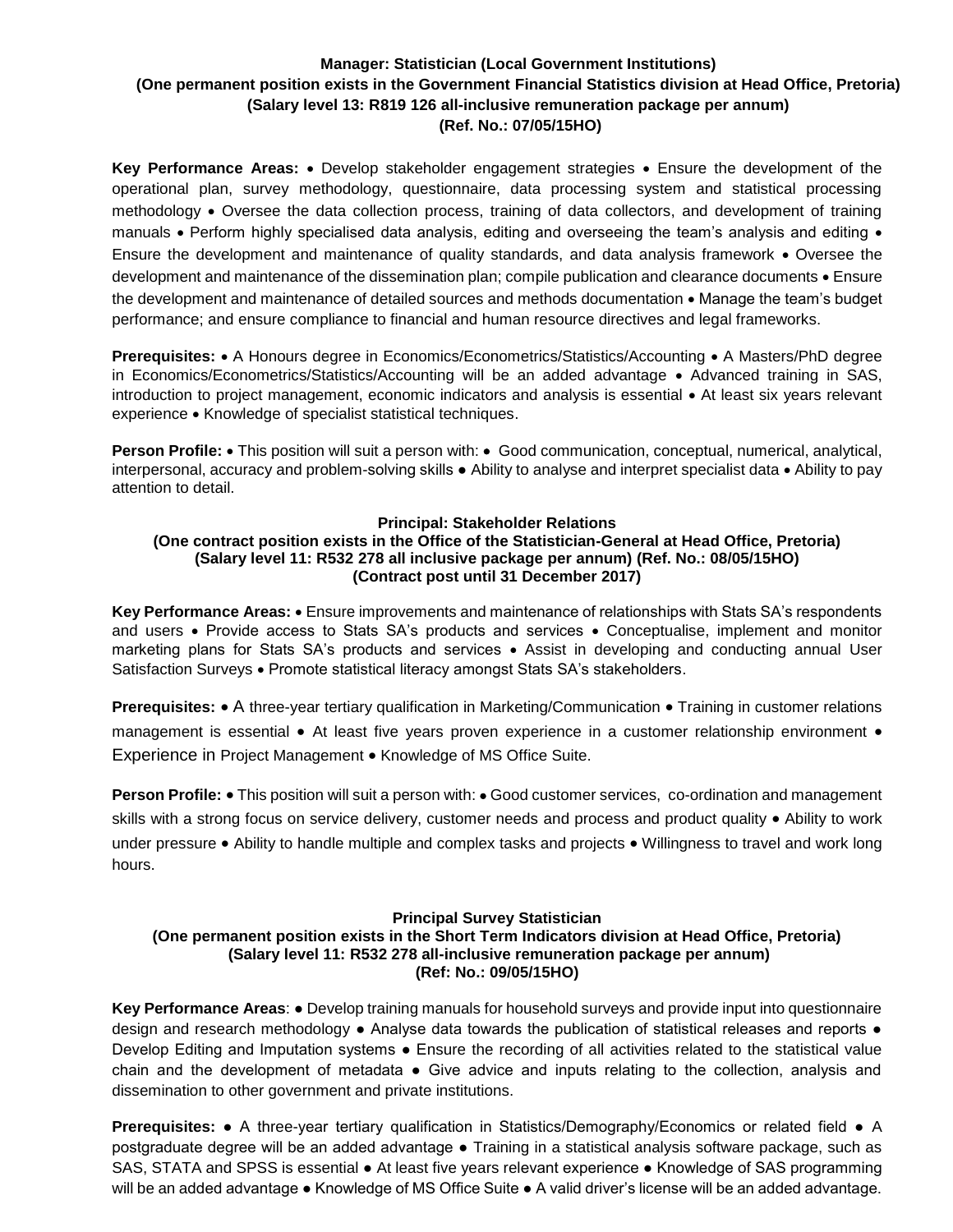**Person Profile:** • This position will suit a person with: • Good numerical, analytical, conceptual and problemsolving, communication and interpersonal skills • Ability to work independently and under pressure.

## **Principal Survey Statistician: Marriages and Divorces, Tourism and Migration (One permanent position exists in the Health and Vital Statistics division at Head Office, Pretoria) (Salary level 11: R532 278 all-inclusive remuneration package per annum) (Ref: No.: 10/05/15HO)**

**Key Performance Areas:** ● Participate in the development of strategic and operational plans as well developing or updating standard operating procedures for marriages and divorces; tourism and migration ● Acquire all required data sets for marriages and divorces; tourism and migration ● Undertake editing of data on marriages and divorces; tourism and migration • Confirm the accuracy of tables and graphs produced; write-up statistical releases and reports; and review clearance documents and presentations ● Liaise with stakeholders ● Supervise junior staff and other resources.

**Prerequisites:** ● A three-year tertiary qualification in Demography/Population Studies/Sociology/Statistics or related fields ● At least five years experience in quantitative methods ● Experience in processing and analysis of administrative records or survey data • Experience in the use of relevant statistical or demographic packages • Knowledge of Population Studies, vital statistics, tourism and migration statistics, and research methods  $\bullet$ Knowledge of MS Office Suite.

**Person Profile: •** This position will suit a person with: • Good communication, report writing, presentation, coordination, leadership, interpersonal, project management, analytical, numerical, data processing and analytical skills with a strong focus on service delivery, customer needs and process product quality ● Ability to work in a team, and to handle multiple and complex tasks and projects ● Ability to work under pressure.

## **Principal Systems Analyst**

# **(One permanent position exists in the Business Modernisation division at Head Office, Pretoria) (Salary level 11: R532 278 all-inclusive remuneration package per annum) (Ref: No.: 11/05/15HO)**

**Key Performance Areas:** ● Facilitate and analyse business requirements and produce user requirement specifications • Design complex relational databases • Design of complex and quality integrated systems and applications ● Ensure training of users ● Ensure testing of integrated applications ● Facilitate production and implementation of integrated applications ● Ensure provision of user support.

**Prerequisites:** ● A three-year tertiary qualification in Information Technology or related field ● Training in business or systems analysis and data architecture, data modelling, database design and project management is essential ● At least five years experience in systems analysis and design including relational database design, client server application development including relational database design ● Knowledge of systems and data architecture, advanced database design and data modelling, and advanced programming.

**Person Profile: •** This position will suit a person who has: • Good communication, problem-solving, analytical, presentation, decision-making, conflict resolution and facilitation skills and who is dedicated, committed, reliable, innovative and self-motivated ● Ability to work independently and in a team ● Ability to work under pressure and meet deadlines ● Willingness to travel and work long hours.

## **Principal Systems Developer**

## **(Two permanent positions exist in the Business Modernisation division at Head Office, Pretoria) (Salary level 11: R532 278 all-inclusive remuneration package per annum) (Ref: No.: 12/05/15HO)**

**Key Performance Areas:** ● Participate in gathering and analysis of user requirements ● Develop, maintain and run complex update procedures on databases from external sources ● Develop, maintain and run complex extract procedures on databases and existing applications to provide to users ● Participate in designing of complex high quality applications and relational database ● Develop applications and components ● Test complex applications ● Develop complex user manuals and training of users ● Review and quality control of developed applications ● Provide user support and technical consulting support on projects ● Supervise staff.

**Prerequisites:** ● A three-year tertiary qualification in IT or related field ● At least five years work experience in programming ● Experience in systems analysis and relational database design ● Knowledge of business analysis, system analysis, database design and data modeling, advanced programming, database querying and Transact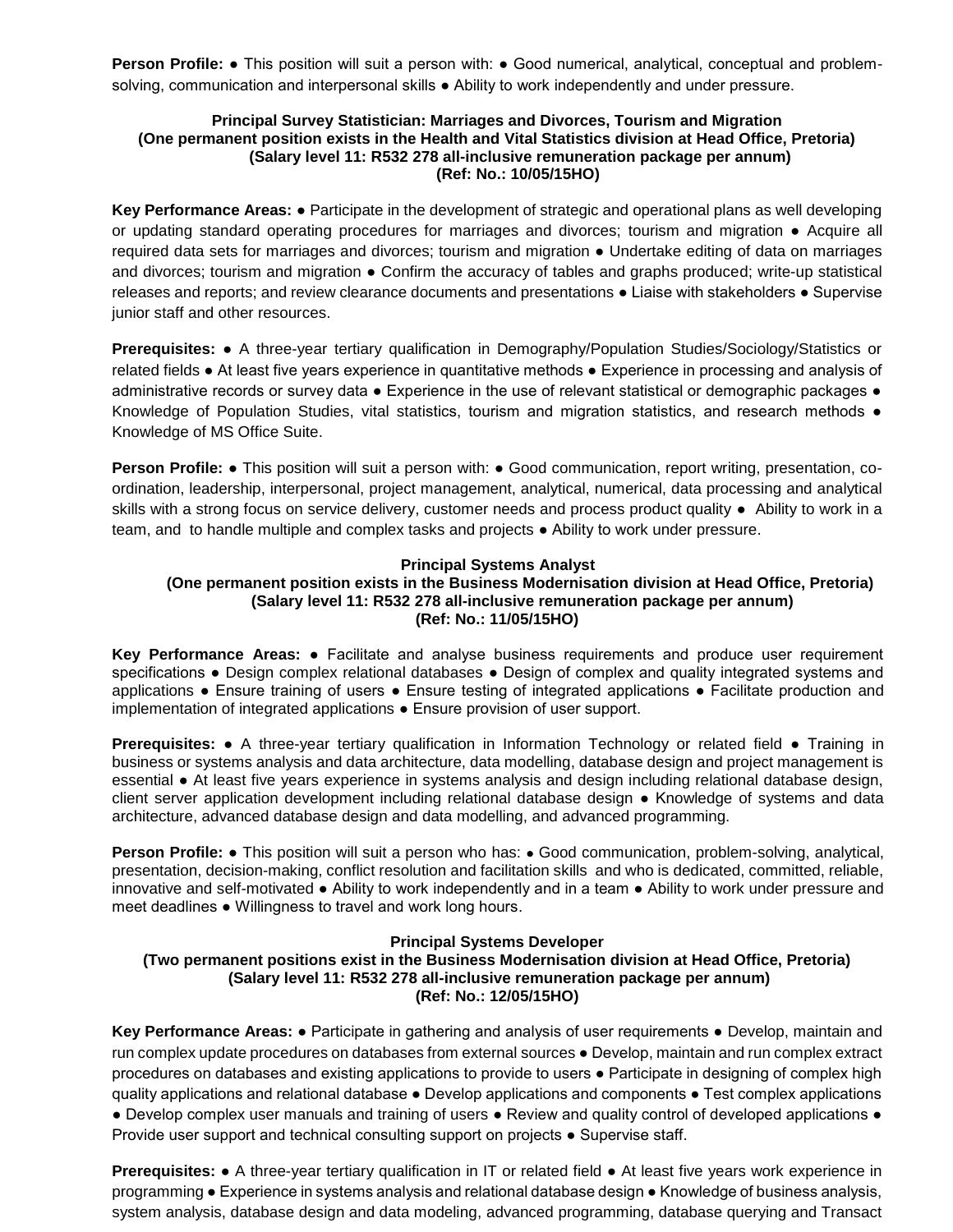SQL visual basic/VB.Net, risk management, programming SQL server database and project management ● Knowledge of MS Office Suite.

**Person Profile: •** These positions will suit persons who have: • Good communication, presentation, analytical, problem-solving, customer interaction and decision-making skills ● A dynamic, energetic, self-driven, innovative and results-driven team player ●Ability to operate strategically ● Ability to train people ● Ability to organise, plan and monitor ● Ability to work under pressure and meet deadlines ● Willingness to travel and work long hours.

### **Principal Database and Application Server Administrator (One permanent position exists in the Corporate Data Processing division at Head Office, Pretoria) (Salary level 11:R532 278 all-inclusive remuneration package per annum) (Ref: No.: 13/05/15HO)**

**Key Performance Areas:** ● Develop relevant policies, procedures, guidelines and standards and project plans ● Conduct research on new techniques, technology and solutions ● Install, administer and optimise database and application servers as well as related components • Design, develop, implement, monitor, maintain and performance-tune databases ● Establish and maintain appropriate end-user database access control levels ● Interact with stakeholders ● Supervise staff ● Define and perform database backups, recovery and archiving according to plans.

**Prerequisites:** ● A three-year tertiary qualification in Information Systems/Computer Science/Information Technology or related field ● A DBA certificate is essential ● At least five years working technical experience in a database administration or senior technical position • An understanding of database structures, theories, principles, and practices is required ● Working technical experience with designing, building, installing, configuring and supporting database and application servers ● Hands-on database tuning and troubleshooting experience ● Working technical knowledge of relational databases, server performance tuning and monitoring tools • Knowledge of storage technologies and server security • Proven knowledge of systems development life cycle methodologies.

**Person Profile: •This position will suit a person who is: • Highly self-motivated, goal-driven, hardworking,** persistent, innovative and dedicated ● Ability to work under pressure ● Willingness to travel and work long hours.

# **Deputy Manager: Media Relations (One permanent position exists in the Corporate Communication division at Head Office, Pretoria) (Salary Level 11: R532 278 all-inclusive remuneration package per annum) (Ref. No.: 14/05/15HO)**

**Key Performance Areas:**  Develop, review and maintain a media relations policy for the economic statistics cluster Develop infographics, press statements and news articles and based on various social stats publications • Co-ordinate media events to enhance the image of Statistics South Africa • Manage the development and implementation of quality assurance procedures related to stakeholder interactions • Work closely with internal and external stakeholders to address issues of common interest and needs.

**Prerequisites:** • An appropriate three-year tertiary qualification in Journalism/Communication or related field/s • Formal studies in demography will be advantageous • At least five years of experience in a communications environment • Knowledge of MS Office Suite • Knowledge of government prescripts, policy and legislation • A valid driver's license • Knowledge of social media platforms • Ability to interact with stakeholders • Ability to make presentations of both a technical and non-technical nature to various stakeholders  $\bullet$  A valid driver's license.

**Person Profile:** • This position will suit a person who has: • Excellent verbal and written communication skills • A motivated self-starter with knowledge of the South African print and radio media • Good project management, organisational and interpersonal skills with professional and non-professional staff Ability to work under pressure and meet deadlines • Dynamic, self-driven, innovative and results orientated • Strong service delivery, customer care and quality focus  $\bullet$  Willingness to travel extensively and work long hours.

# **Provincial Programme Officer (One permanent position exists in the Free State Provincial Office: Bloemfontein) (Salary Level 11: R532 278 all-inclusive remuneration package per annum) (Ref. No.: 15/05/15FS)**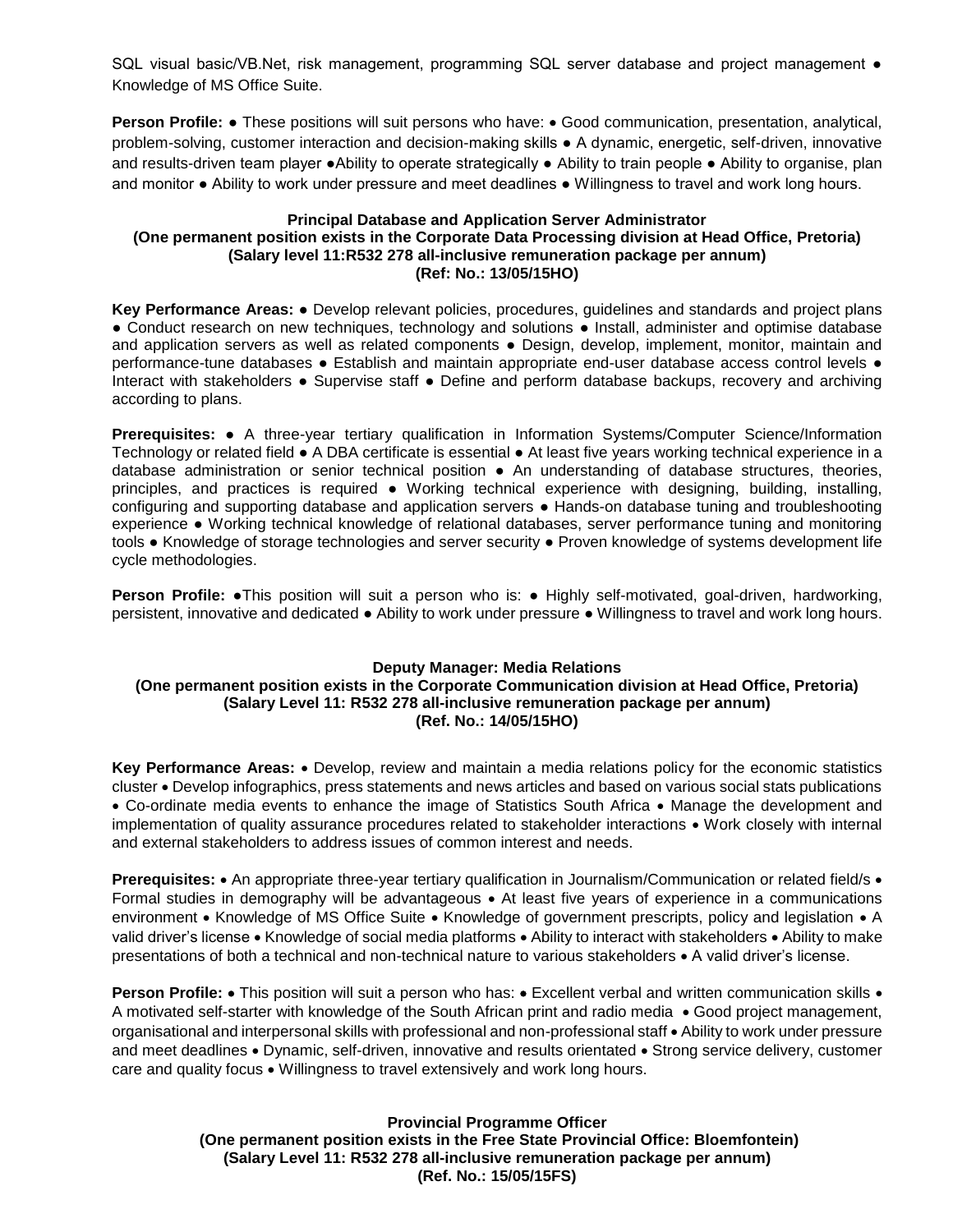Key Performance Areas:  $\bullet$  Integrate all project plans and avail supporting documents to statistical support and informatics fieldwork operations and corporate services ● Build and grow project relationship with stakeholders ● Facilitate project implementation • Set and administer project expectations with team members and other stakeholders • Define project success criteria and disseminate them to the relevant components • Develop and deliver progress report proposals requirements, documentation and presentations ● Monitor and report on the implementation of operational plans ● Facilitate in the processes of project closure ● Collate risk plans from different projects and ensure implementation of mitigation plans.

**Prerequisites: •** A three-year tertiary qualification in Business Administration/Management/Statistics • At least five years relevant working experience • Extensive experience and knowledge in Project Management • Knowledge of MS Office Suite ● A valid driver's license will be an added advantage.

**Person Profile: •** This position will suit a person with: • Good communication, organising, planning, presentation, analytical, problem-solving, customer interaction and decision-making skills ● A dynamic, energetic, self-driven, innovative and results-driven team player ● Ability to operate strategically ● Ability to train people ● Ability to work under pressure and meet deadlines . Willingness to travel and work long hours.

# **Provincial Training Officer (One permanent position exists in the Free State Provincial Office: Bloemfontein) (Salary Level 9: R270 804 per annum) (Ref. No.: 16/05/15FS)**

**Key Performance Areas:** ● Implement operational plans, policies, procedures and process mapping for training in the province ● Conduct maths 4 stats and Census at school based on teacher training manual and study guides ● Provide inputs for maths 4 stats and census at school website ● Develop and monitor the provincial training plan ● Provide assistance on career guidance and publicity on careers in statistics and related fields to learners • Liaise with stakeholders.

**Prerequisites: ●** A three-year tertiary qualification in Statistics/Mathematics ● At least three years experience in a statistical environment ● Knowledge of survey methodologies, financial and risk management and sampling techniques ● Knowledge of MS Office Suite ● A valid driver's license will be an added advantage.

**Person Profile:** ● This position will suit an innovative person with: ● Good communication, report-writing, analytical, interpersonal and networking skills ● Ability to work under pressure ● Ability to handle multiple tasks and projects.

# **District Survey Co-ordinator (One permanent position exists in the Free State Provincial Office: Thabo Mofutsanyana District) (Salary Level 9: R270 804 per annum) (Ref. No.: 17/05/15FS)**

**Key Performance Areas:** ● Implement district operational plans procedures, process mapping, standard operating procedures (SOP) and implementation of policies in the district office for fieldwork in the district ● Coordinate listing and updating of dwelling units in sampled PSU ● Conduct training for projects in the district office ● Implement fieldwork data collection for projects in the district ● Supervision of staff and other resources ● Liaise with stakeholders.

**Prerequisites:** ● A three-year tertiary qualification in Statistics/Economics/Geography/Demography or related field ● Training in sampling techniques, survey methodology and project management ● At least three years experience in fieldwork operations ● Knowledge of Human Resources Management, Financial and Risk Management ● Knowledge of MS Office Suite ● A valid driver's license.

**Person Profile:** • This position will suit a person with: • Good interpersonal, communication, interviewing, leadership, report writing, decision making, map reading and presentation skills ● A strategic, assertive and innovative thinker and team player with diversity awareness ● Ability to adapt to change ● Willingness to travel and work long hours ● Ability to work under pressure to meet deadlines and in challenging terrains.

# **Information Security Co-ordinator**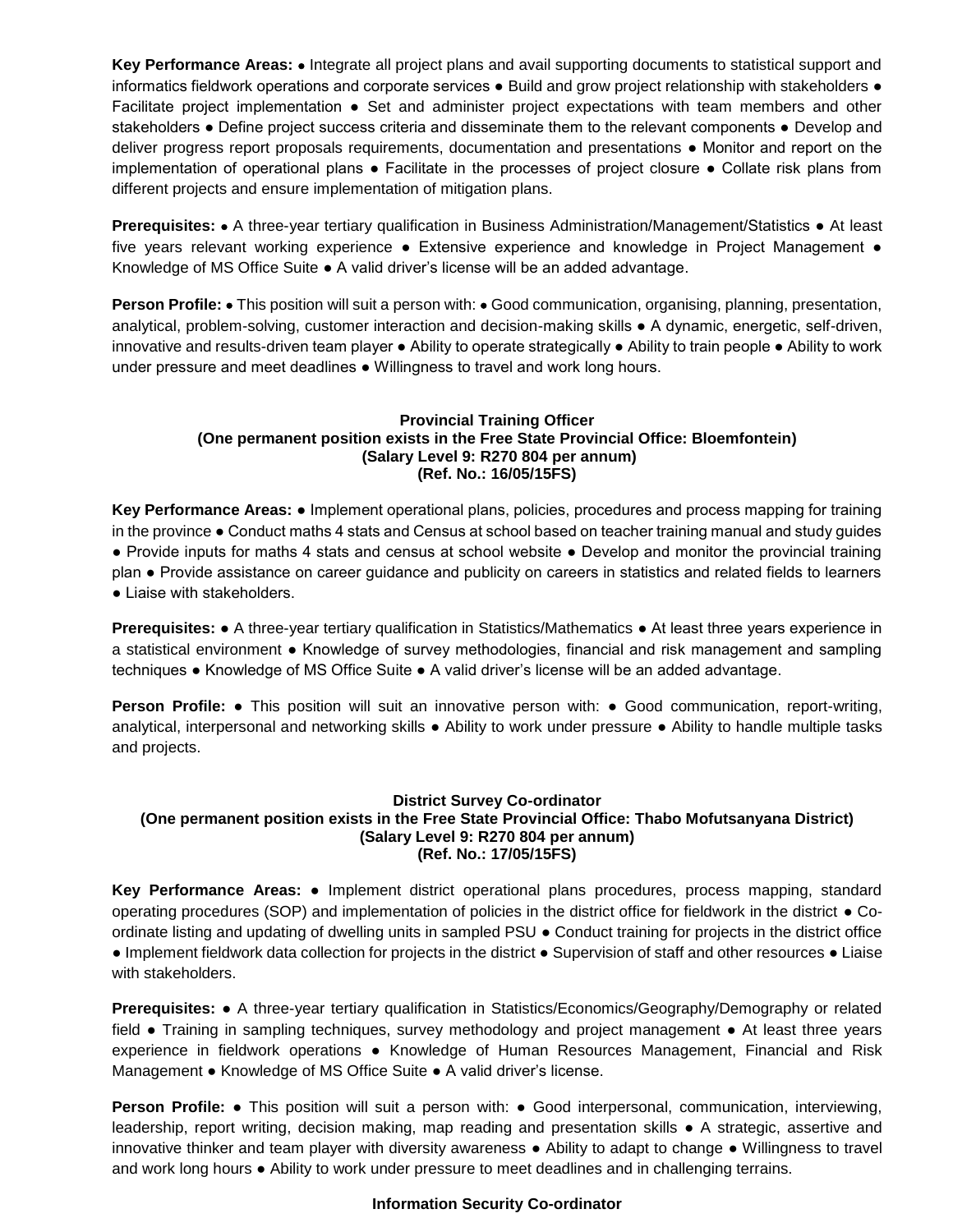## **(One permanent position exists in the Northern Cape Provincial Office) (Ref: No.: 18/05/15NC) (NB. This position was previously advertised with Ref. No: 17/01/15NC. Those who applied previously need not re-apply)**

# **(One permanent position exists in the Limpopo Provincial Office: Polokwane) (Ref: No.: 19/05/15LP) (Salary Level 9: R 270 804 per annum)**

**Key Performance Areas:** ● Co-ordinate, monitor and ensure compliance relating to security processes and procedures ● Provide and co-ordinate physical security function in the province ● Provide effective occupational health and safety functions in the province  $\bullet$  Conduct investigations on security related matters  $\bullet$  Provide effective information security compliance in the province ● Liaise with stakeholders.

**Prerequisites: ●** A three-year tertiary qualification in Law Enforcement/Security Management ● Training in security management, security appraisals, security investigations and project management is essential • State Security Agency Management/Advisor Course will be an added advantage ● At least three years experience in security management, security investigation and assessment • Supervisory experience will be an added advantage ● Knowledge of security administration, investigation methodologies, information security audits as well as conducting threat and risk assessments • Knowledge of MS Office Suite and presentation skills • A valid driver's license will be an added advantage.

Person Profile: •These positions will suit persons with: • Good communication, conflict management, interpersonal, co-operative, assertive and high integrity character ● Ability to work long hours and travel extensively ●The candidate will be subjected to a Top Secret Clearance process.

# **Assistant Manager: HR Recruitment and Appointments**

#### **(Two permanent positions exist in the Human Resource Management division at Head Office, Pretoria) (Salary level 9: R270 804 per annum) (Ref. No.: 20/05/15HO)**

**Key Performance Areas:** ● Conduct recruitment, selection and placement ● Provide Human Resource planning and recruitment for projects and permanent staff ● Process Persal transactions i.e. appointments; promotions; transfers etc.● Administer HR training of newly appointed contract staff ● Ensure compliance to relevant legislations ● Manage database ● Supervise staff.

Prerequisites: • A three-year tertiary qualification in Human Resource Management or related field • Training in PERSAL is essential • At least three years working experience in the field of Human Resource Management • Supervisory skills • Knowledge of project management • Knowledge of legal prescripts applicable to HRM • Knowledge of MS Office Suite.

**Person Profile: •**These positions will suit persons with: • Good communication, writing, interpersonal and basic research skills Ability to work with people and to liaise with Senior Management Ability to pay attention to detail • Ability to cope under pressure and meet deadlines • Willingness to work long hours.

# **Assistant Manager: Economist (One permanent position exists in the Government Financial Statistics division at Head Office, Pretoria) (Salary level 9: R270 804 per annum) (Ref. No.: 21/05/15HO)**

**Key Performance Areas: ●** Develop and implement detailed plans for relevant components of the GDP estimates **●** Execute activities in the process of compiling estimates, government and economic statistics **●** Conduct research in order to continuously update, assess and improve on the indicators and methodologies **●** Execute specialised and complex data analysis and editing **●** Draft and update sources and method manuals **●** Establish and maintain contacts with local and international experts and organisations **●** Manage team performance and comply to the human resource directives and legal frameworks **●** Provide inputs on economic issues and trends as well as on the formulation of recommendations.

**Prerequisites: ●** A three year tertiary qualification in Economics/Econometrics or related field **●** Training in the System of National Accounts is essential **●** Training in analytical or statistical software is essential **●** At least three years experience in the field of National Accounts and/or relevant economics statistics field **●** Knowledge of MS Office Suite.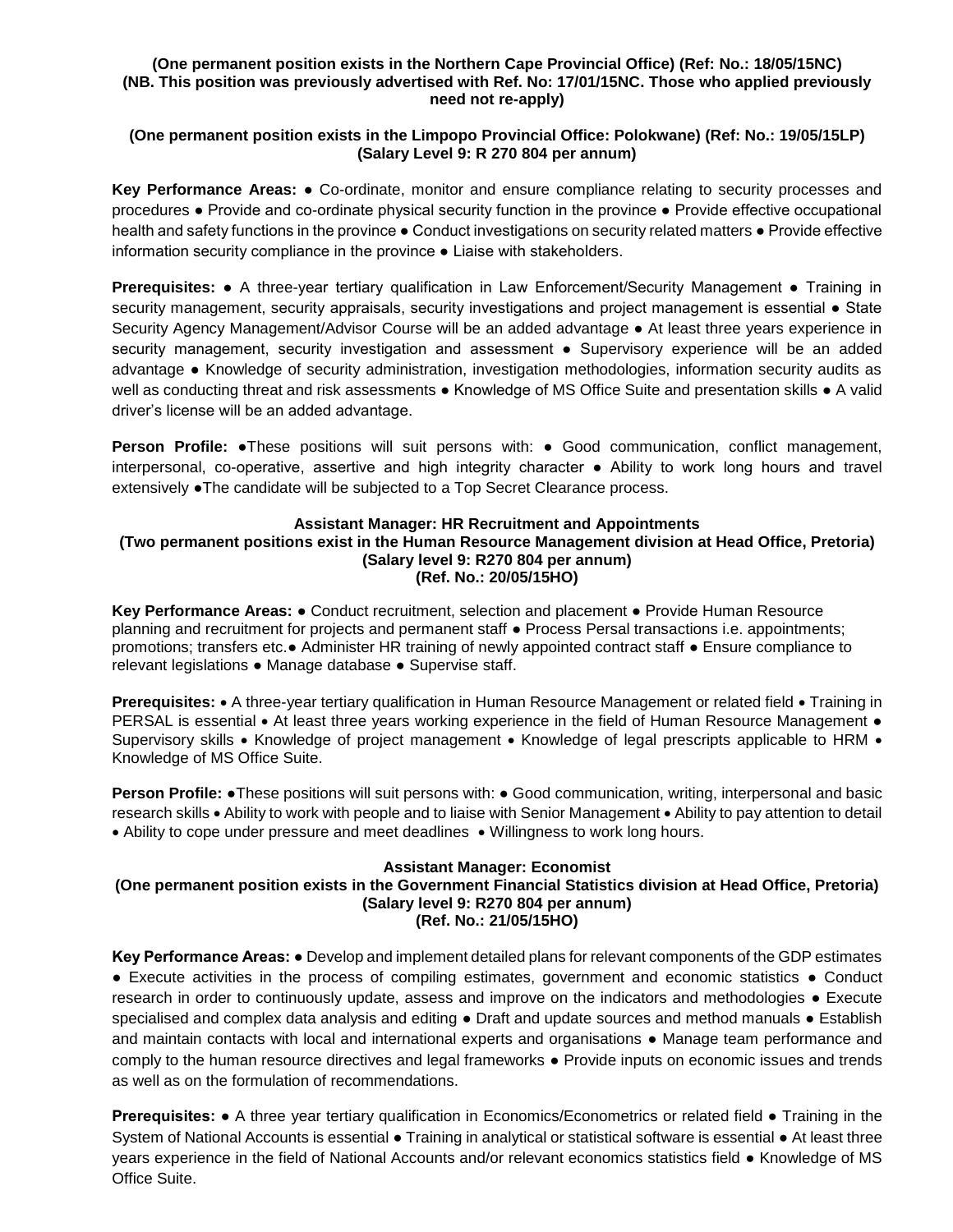**Person Profile: •** This position will suit a person with: • Good interpersonal, communication, organising and customer service skills **●** Ability to cope under pressure and meet deadlines **●** Willingness to work long hours.

#### **Systems Developer (One permanent position exists in the Corporate Data Processing division at Head Office, Pretoria) (Salary Level 9: R270 804 per annum) (Ref. No.: 22/05/15HO)**

**Key Performance Areas:** ● Participate in gathering and analysis of user requirements ● Develop, maintain and run update procedures on databases from external sources ● Develop, maintain and extract procedures on databases and existing applications to provide to users ● Participate in the design of complex high-quality applications and relational database ● Develop applications ● Test applications ● Develop user manuals and train users on applications ● Provide user support and maintenance of existing projects.

**Prerequisites: ●** A three-year tertiary qualification in Information Technology or related field ● At least three years experience in programming ● Relevant working experience with HTML**5**/XHTMLPHP, JavaScript, ASP, jQuery and CSS3 ● Experience working with relational databases such as MySQL, MSSQL or Oracle and a good working knowledge of SQL ● Experience in content management systems ● Knowledge of Linux Administration and troubleshooting ● Experience in mobile platform development will be an added advantage.

**Person Profile: •** This position will suit a person who has: • Good communication, presentation, analytical, planning, organising, problem-solving, customer interaction and decision-making skills ● A dynamic, energetic, self-driven, innovative and results-driven team player • Ability to train people • Ability to work under pressure and meet deadlines ● Willingness to travel and work long hours ● Ability to remain abreast of trends and developments in web accessibility technologies.

# **Assistant Manager: Multidisciplinary Compilation (One permanent position exists in the Publishing, Printing and Distribution division at Head Office, Pretoria) (Salary level 9: R270 804 per annum) (Ref. No.: 23/05/15HO)**

**Key Performance Areas:** ● Provide inputs on the development course material (writing skills course) on statistical releases monographs, research papers and business writing and assist in offering training on statistical writing to survey areas ● Co-ordinate compilation process of annual and quarterly publications( Stats in Brief, SA Stats and Bulletin of Stats) ● Quality assure prepared statistical releases, reports and clearance documents for publication and provide inputs on the standard for statistical releases ● Monitor compliance to statistical releases standards ● Give inputs on the development and implementation of policy, plans, procure, process and guidelines for multi-disciplinary compilations ● Supervise staff ● Liaise with internal stakeholders.

**Prerequisites:** ● A three-year tertiary qualification in Language Practice/Linguistics/Communication/Journalism or related fields with majors in English and basic knowledge in Statistics ● At least three years relevant working experience in publishing, project management, compilation, editing and proofreading ● Knowledge of MS Office Suite.

**Person Profile: •**This position will suit a person with: • Good communication, writing, organising, planning, analytical, numerical, accuracy, facilitation and decision-making skills ● Ability to pay attention to detail ● Ability to work under pressure and meet deadlines.

## **Senior Multidisciplinary Compilation (One permanent position exists in the Publishing, Printing and Distribution division at Head Office, Pretoria) (Salary level 8: R227 802 per annum) (Ref. No.: 24/05/15HO)**

**Key Performance Areas:** ● Facilitate the compilation and the production of publications according to industry standards ● Provide layout services for all multidisciplinary publications ● Co-ordinate and produce statistical monthly newsletter and writing of articles ● Promote the implementation of standards on all statistical documents (statistical releases, reports and clearance documents for publication) ● Build effective relations with internal stakeholders to ensure timely delivery of publications • Implement policy, plans, procedure, process and guidelines for multi-disciplinary compilations.

**Prerequisites:** ● A three-year tertiary qualification in Language Practice/Linguistics/Communication/Journalism or related fields with majors in English and basic knowledge in Statistics ● At least two years relevant working experience in the field of publishing, project management, Information Technology and layout, compilation and editing ● Knowledge of MS Office Suite.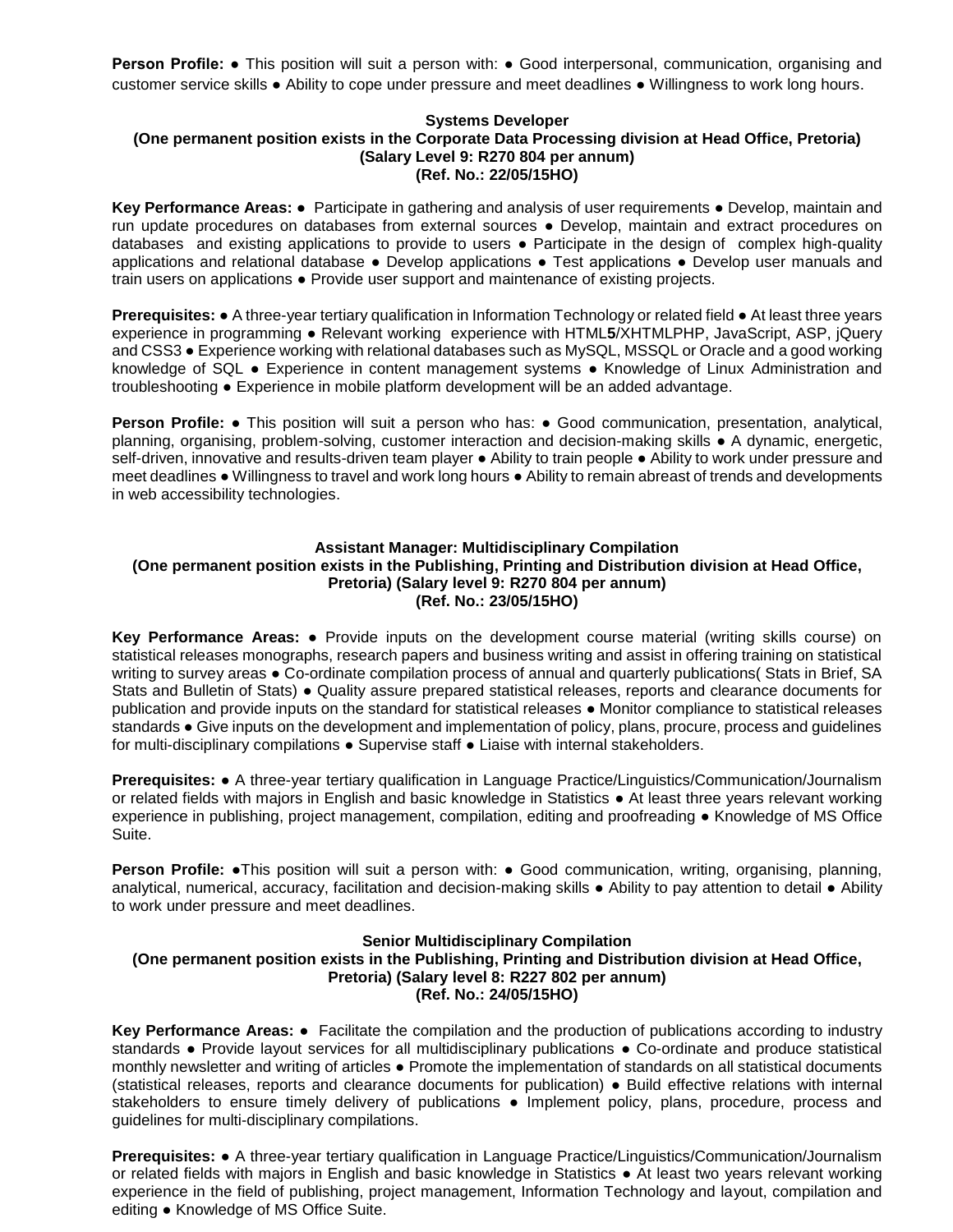**Person Profile: ●This position suit a person with: ● Good communication, writing, organising, planning,** analytical, numerical, accuracy, facilitation and decision-making skills · Ability to pay attention to detail · Ability to work under pressure and meet deadlines.

#### **ERRATUM**

**The below position was previously advertised with Reference Number 27/02/15HO (closing date: 27 February 2015) and with an incorrect salary level 12: R630 822 all-inclusive remuneration package per annum. Those who previously applied may re-apply.**

### **Deputy Manager: Strategic Reporting, Monitoring and Evaluation (One permanent position exists in the Strategy division at Head Office, Pretoria) (Salary level 11: R532 278 all-inclusive remuneration package per annum) (Ref. No.: 25/05/15HO)**

**Key Performance Areas:** ● Implement tactical/operational plans, policies, procedures, process mapping and standard operating procedures for strategic reporting and monitoring • Report on organisational performance • Facilitate evidence-based monitoring processes . Develop and maintain performance management system . Implement the evaluation programme of Stats SA ● Provide management support services ● Liaise with stakeholders.

**Prerequisites:** ● A three-year tertiary qualification in Public Management/Business Management/Social Sciences or related field ● Training in monitoring and evaluation, and project management is essential ● At least five years relevant working experience in alignment of monitoring and reporting to strategic and business plans ● Understanding of government development policy and priorities and how the public sector operates ● Sound knowledge of strategic planning, alignment and prioritization ● A valid driver`s licence.

**Person Profile: •** This position will suit a person who has: • Good analytical thinking, communication innovation, professionalism, influence, and organisational alertness skills ● Ability to work under pressure and meet deadlines ● Willingness to travel and willingness to work long hours.

Short-listed applicants must be willing to undergo a competency exercise as part of the selection process.

**\_\_\_\_\_\_\_\_\_\_\_\_\_\_\_\_\_\_\_\_\_\_\_\_\_\_\_\_\_\_\_\_\_\_\_\_\_\_\_\_\_\_\_\_\_\_\_\_\_\_\_\_\_\_\_\_\_\_\_\_\_\_\_\_\_\_\_\_\_\_\_\_\_\_\_\_\_\_\_\_\_\_\_**

## **Closing date for applications: 29 May 2015 at 16h00**

**Required documents:** A signed Z83 application form ● Detailed CV with contact details of three recent references ● Certified copies of qualifications and Identity Document. NB: Applicants risk being disqualified for failing to submit all the required documents as indicated above.

**Important note:** If you do not hear from us within three months of the closing date, please regard your application as unsuccessful ● Correspondence will be entered into with short-listed candidates only ● Statistics South Africa reserves the right not to make an appointment ● Appointment is subject to security clearance, the signing of a performance agreement or plan, verification of the applicant's documents and reference checking ● Applications received after the closing date will not be considered ● Please clearly indicate the reference number of the position you apply for in your application. If you apply for more than one position, submit separate applications.

● **Head Office, Pretoria:** Post to the Recruitment Manager, Statistics SA, Private Bag X44, Pretoria 0001 or hand-deliver at 167 Manaka Heights Building, corner Andries (Thabo Sehume) and Vermeulen (Madiba) Streets, Pretoria.

**Enquiries:** Kindly contact Mr. Collen Mokonyane or Obed Marubyane at (012) 310 4604/366 0151.

● **Free State:** Human Resource Officer, Statistics SA, Private Bag X20541, Bloemfontein 9300 or hand deliver at Ellen Gaborone Building, Corner Moshoeshoe & George Lubbe Street, Rocklands, Bloemfontein, 9300. **Enquiries:** Kindly contact: Mr. Raymond Matsemela at (051) 412 7500.

● **Northern Cape:** Post to the Human Resources Officer, Private Bag X 5053, Kimberley 8300 or hand-deliver at The Old Standard Bank Building, Cnr Lennox & Du Toit Span Road. **Enquiries:** Kindly contact Ms Vuyisile Hadebe at (053) 802 6808.

● **Limpopo:** Post to the Human Resources Officer, Private Bag X 9441, Polokwane, 0700 or hand-deliver at29 Bodenstein Street, Corporate Park Building, Polokwane **Enquiries:** Kindly contact Mr Tlaka Collins at (015) 295 3300.